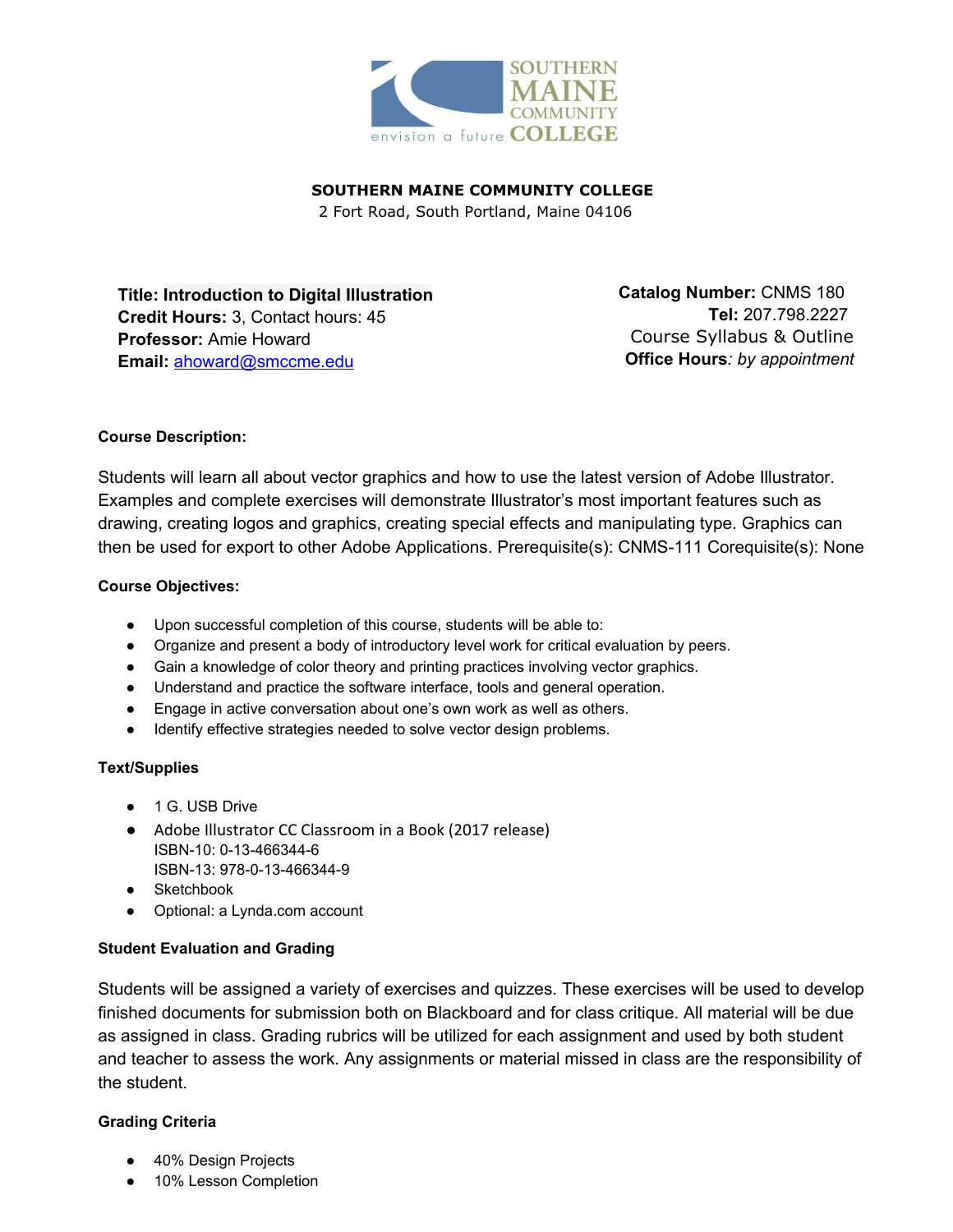- 10% Quizzes
- 20% Participation & Attendance
- 20% ACA Exam

#### **Grading Scale (as stated in college handbook)**

93-100: A 90-92: A-87-89: B+

- 83-86: B
- 80-82: B-
- 77-79: C+
- 73-76: C
- 70-72: C-
- 67-69: D+
- 60-66: D

0-59: F

### **Attendance & Missed/Late Work Policy**

You are required, as stated in the college handbook, to attend all classes. A portion of your grade is determined by your attendance and active participation. Points will be deducted for unexcused absences. Three unexcused consecutive absences will result in a reporting of your Last date of Attendance which will be posted as an AF (automatic failure). Missed in class work will be made up outside of the class. Work submitted late will be graded on a reduced point value scale (1 point reduction for every day); after 2 weeks work will not be accepted.

#### **Miscellaneous**

MP3 players, headphones and Instant Messaging are prohibited during class time. Please turn this equipment off upon entering the class room. Please do not disturb your fellow classmates during class or during open lab hours. Food and drink is strictly prohibited. We will break half way through our 3 hour session. You are free to chat, email, phone, and snack at this time.

### **Cell Phone Policy**

For security purposes, please set your cell phone to vibrate at the start of class. If you anticipate the need for your phone during class time, please inform me prior to the start of class. (For example: your child is sick and you need to be able to keep in touch with them.) If your cell phone goes off during class time for a non emergent reason, please remove yourself from the class room and re-enter after our break. You will be responsible for missed work.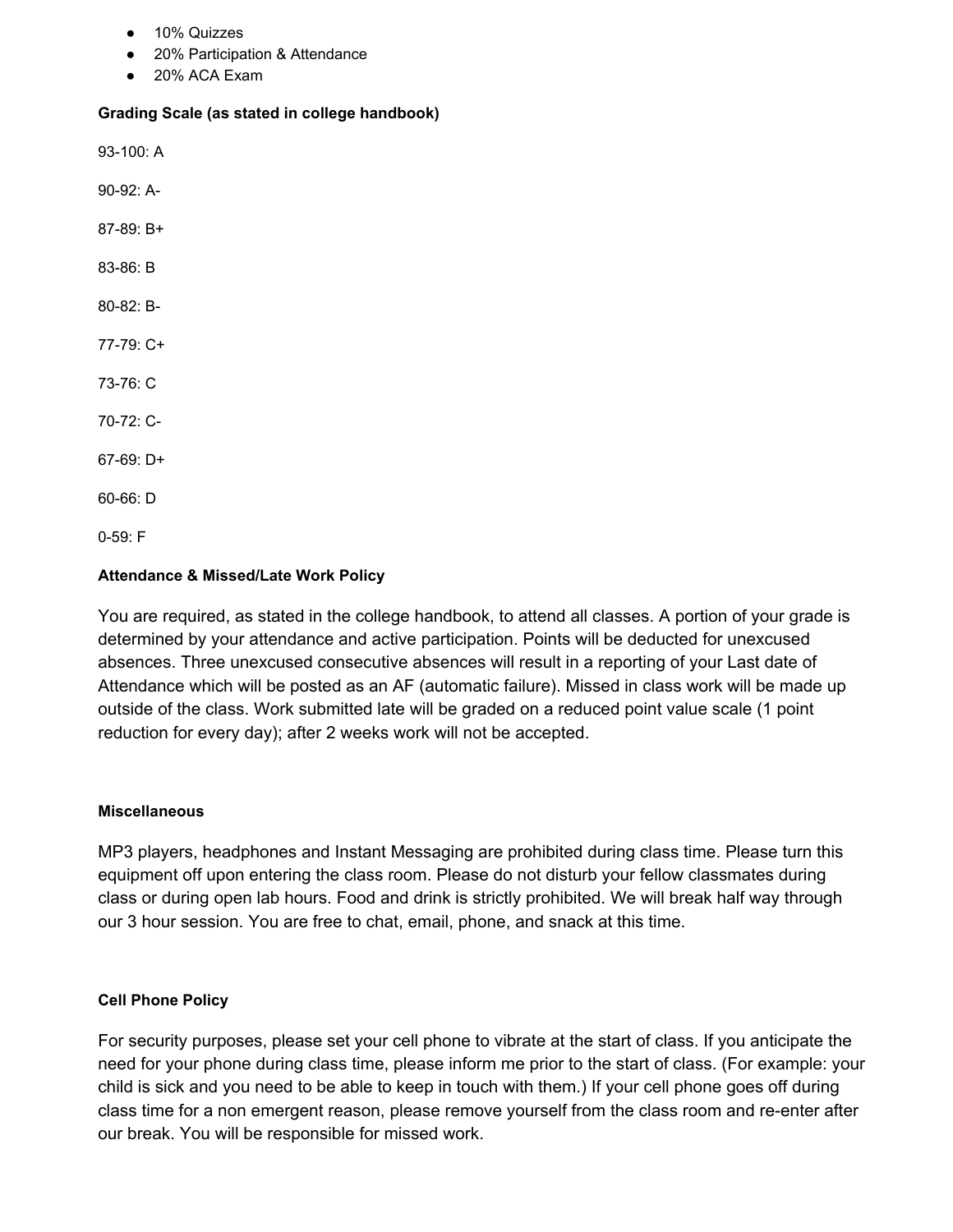## **End-of-Course Evaluation**

In order to gain access to final course grades, students must complete evaluations for each course attended at SMCC. Evaluations are submitted online and can be accessed through the student portal site. Students can access the course evaluation report beginning two weeks before the end of classes. The deadline for submission of evaluations occurs 24 hours after the last day of classes each semester. Instructors will announce when the online course evaluation is available.

# **ADA Syllabus Statement**

Southern Maine Community College is an equal opportunity/affirmative action institution and employer. For more information, please call 207-741-5798. If you have a disabling condition and wish to request accommodations in order to have reasonable access to the programs and services offered by SMCC, you must register with the Disability Services Coordinator, Sandra Lynham, who can be reached at 741-5923. Further information about services for students with disabilities and the accommodation process is available upon request at this number. Course policies about online testing are modified to suit each individual's accommodations.

# **SMCC Pay-for-Print Policy**

# **Per Page Costs**

Each semester students receive a \$20 printing credit. The balance resets at the end of the semester and any remaining credits are removed. The cost varies depending upon page size and whether printing is done in black and white or color.

- There is a \$0.10 per page fee for standard 8.5" by 11" black and white documents.
- The reverse sides of duplex (double-sided) documents are free.
- There is a \$.50 per page fee for standard 8.5" by 11" color documents.
- There is a \$.20 per page fee for 8.5" by 14" (legal) or 11" by 17" (tabloid) black and white documents.
- There is a \$1.00 per page fee for 8.5" by 14" (legal) or 11" by 17" (tabloid) color documents.

Duplex charges (printing on both sides of a page) work in the following fashion: One page is \$0.10, two pages are \$0.10, three pages are \$0.20, and four pages are \$0.20, etc. The flipsides are free, but another sheet of paper is \$0.10.

Please be aware that a document with any color at all (when printed to a color printer) will by default be printed in color. You are responsible for setting the print job to print black and white if you do not need color. For directions, please go to the IT Help tab in My SMCC.

# **How does it work?**

The College's pay-for-print system monitors printing on all printers (including those in general access labs, library printers, the Academic Achievement Center, Noisy Lounge and technology labs). Students can check the number of pages they have printed by using the Printing Balance tool available on SMCC computers (located in the lower right corner of the screen, near the clock). Departments with work study students who need to printdocuments for the department should contact the HelpDesk at 741-5696 to have a special account set up.

# **Refunds**

Print jobs are eligible for a refund in the event of mechanical or electronic error on the part of the